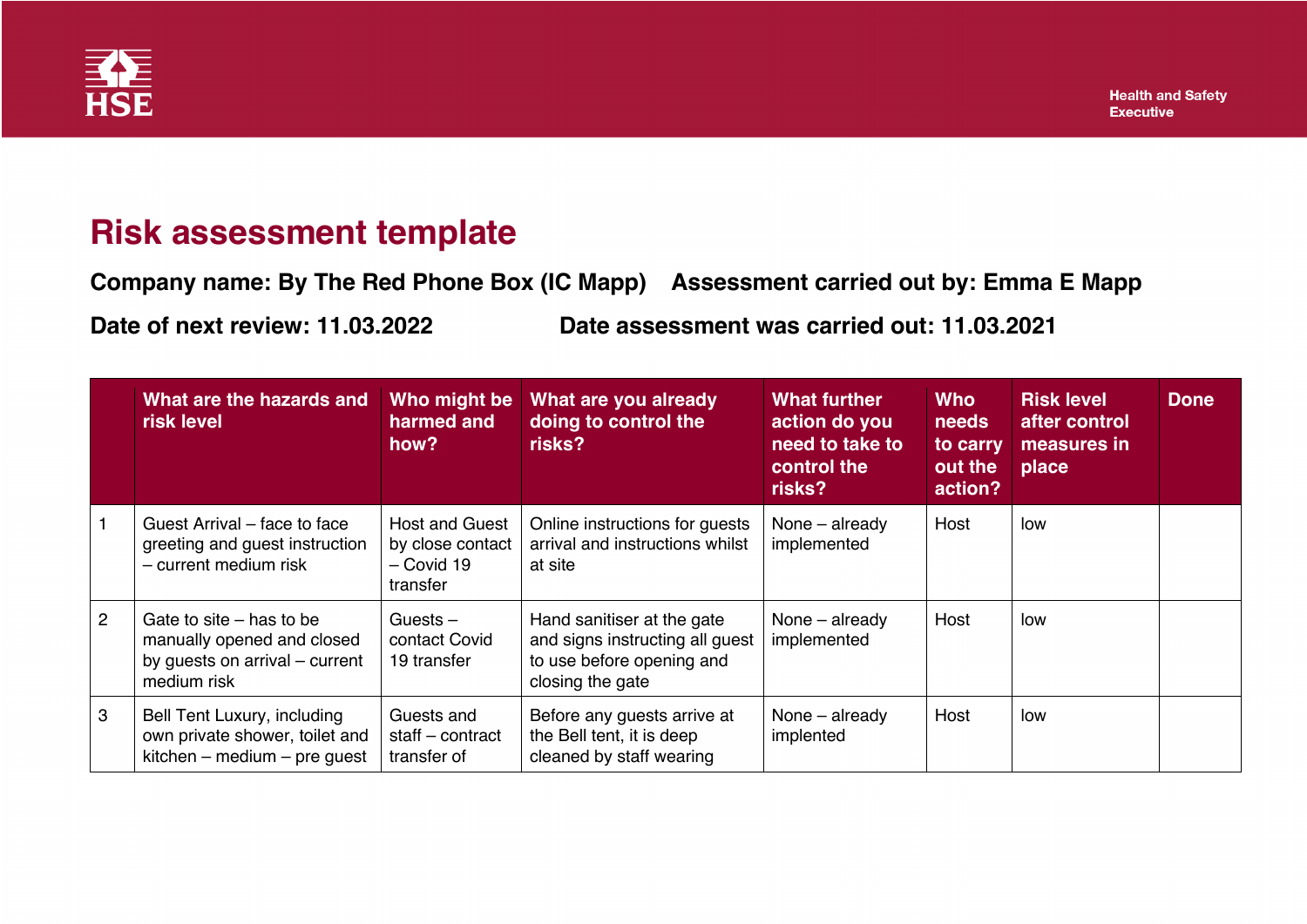

|   | What are the hazards and<br>risk level                                      | Who might be<br>harmed and<br>how? | What are you already<br>doing to control the<br>risks?                                                                                                                                                                                                                                                                                                                                                             | <b>What further</b><br>action do you<br>need to take to<br>control the<br>risks? | <b>Who</b><br>needs<br>to carry<br>out the<br>action? | <b>Risk level</b><br>after control<br>measures in<br>place | <b>Done</b> |
|---|-----------------------------------------------------------------------------|------------------------------------|--------------------------------------------------------------------------------------------------------------------------------------------------------------------------------------------------------------------------------------------------------------------------------------------------------------------------------------------------------------------------------------------------------------------|----------------------------------------------------------------------------------|-------------------------------------------------------|------------------------------------------------------------|-------------|
|   | arrival                                                                     | Covid 19                           | disposable PPE gloves,<br>apron and mask – every part<br>of the tent opening and<br>closing features are<br>disinfected. Every surface<br>within the tent is disinfected<br>and all bedding, soft items &<br>furnishings, placed in a<br>sealable laundry bag which is<br>then quarantined and washed<br>in compliance with Covid 19<br>guidelines. Books & Maps<br>quarantined and replaced on<br>rotation system |                                                                                  |                                                       |                                                            |             |
| 4 | Bell Tent unfurnished - Guest<br>arrival – transfer of Covid 19 –<br>medium | Guests                             | The tent and all items within<br>are deep cleaned prior to any<br>guest arrival. Signs now<br>placed requesting guests<br>antibac their hands and<br>surfaces whilst staying in the                                                                                                                                                                                                                                | None - already<br>implemented                                                    | host                                                  | low                                                        |             |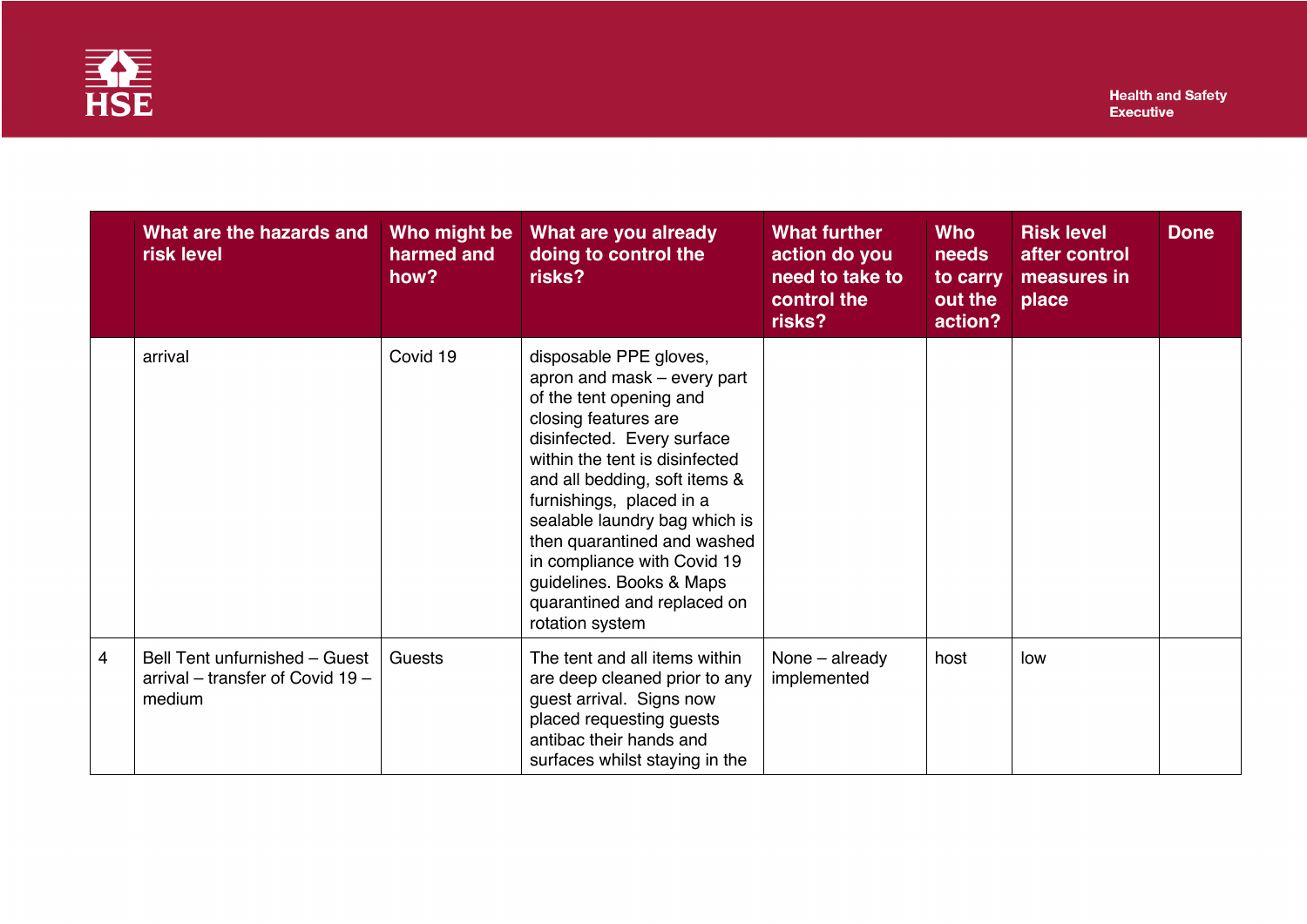

|   | What are the hazards and<br>risk level                                                | Who might be<br>harmed and<br>how? | What are you already<br>doing to control the<br>risks?                                                                                                                                                                                                                                                                                                                                                                                                                                                   | <b>What further</b><br>action do you<br>need to take to<br>control the<br>risks? | <b>Who</b><br>needs<br>to carry<br>out the<br>action? | <b>Risk level</b><br>after control<br>measures in<br>place | <b>Done</b> |
|---|---------------------------------------------------------------------------------------|------------------------------------|----------------------------------------------------------------------------------------------------------------------------------------------------------------------------------------------------------------------------------------------------------------------------------------------------------------------------------------------------------------------------------------------------------------------------------------------------------------------------------------------------------|----------------------------------------------------------------------------------|-------------------------------------------------------|------------------------------------------------------------|-------------|
|   |                                                                                       |                                    | tent. Hand sanitiser and anti<br>bac spray provided                                                                                                                                                                                                                                                                                                                                                                                                                                                      |                                                                                  |                                                       |                                                            |             |
| 5 | <b>Communal Bathroom</b><br>camping area $-$ guest usage $-$<br>high risk of Coved 19 | Guests and<br>staff                | Bathrooms are deep cleaned<br>every day by staff wearing full<br>ppe disposable gloves, mask<br>and apron. Guests are<br>instructed by signs to antibac<br>their hands and surfaces<br>before and after use. Signs<br>and hand sanitiser at every<br>point of touch within the<br>bathroom.<br>Also the use of a clock<br>outside, when a guest uses<br>the bathroom to set the clock<br>at the time they leave.<br>Signage by the clock<br>instructing guests to leave a<br>15 minute gap before use to | None - already<br>implemented                                                    | host                                                  | low                                                        |             |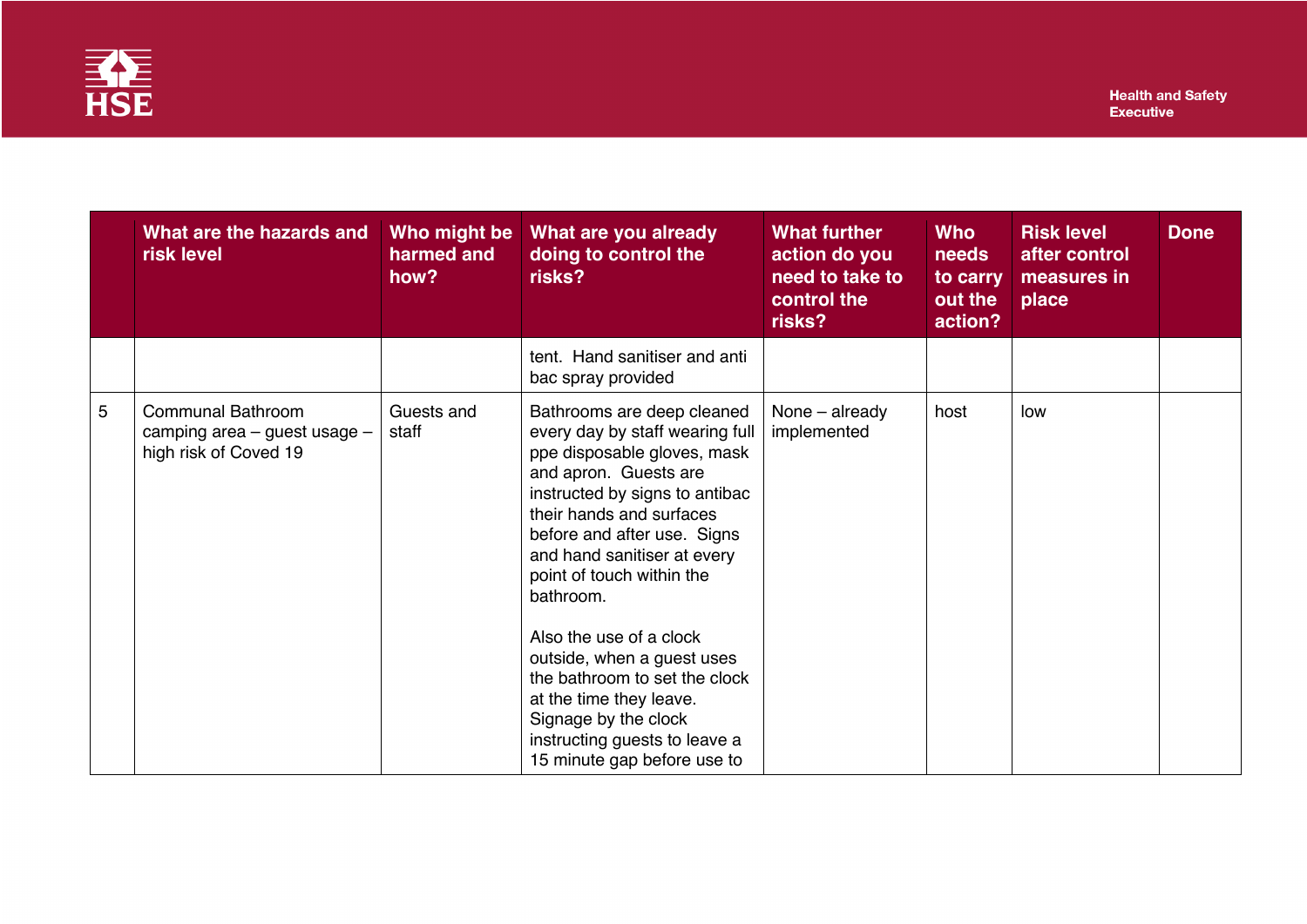

|                | What are the hazards and<br><b>risk level</b>                                                                                               | Who might be<br>harmed and<br>how? | What are you already<br>doing to control the<br>risks?                                                                                                                                                                                                              | <b>What further</b><br>action do you<br>need to take to<br>control the<br>risks? | <b>Who</b><br>needs<br>to carry<br>out the<br>action? | <b>Risk level</b><br>after control<br>measures in<br>place | <b>Done</b> |
|----------------|---------------------------------------------------------------------------------------------------------------------------------------------|------------------------------------|---------------------------------------------------------------------------------------------------------------------------------------------------------------------------------------------------------------------------------------------------------------------|----------------------------------------------------------------------------------|-------------------------------------------------------|------------------------------------------------------------|-------------|
|                |                                                                                                                                             |                                    | assist in lowering the risk of<br>transfer of Covid 19                                                                                                                                                                                                              |                                                                                  |                                                       |                                                            |             |
| 6              | Payments for guests - face to<br>face payments - medium risk<br>- transfer of Covid 19                                                      | <b>Guest and Host</b>              | All payments are now<br>completed on line, guest pay<br>leaving cash in a sealed<br>envelope and posting it<br>through letterbox - hand<br>sanitiser next to letterbox and<br>signage instructing guests to<br>anti bac hands - eliminating<br>face to face contact | None - already<br>implemented                                                    | host                                                  | low                                                        |             |
| $\overline{7}$ | Guests queries - guests with<br>queries or concerns during<br>their stay $-$ face to face<br>reporting and transfer of<br>Covid 19 - medium | Guest and host                     | No face to face reporting,<br>guests advised that any<br>concerns have to be reported<br>via telephone to eliminate all<br>face to face contact $-$<br>instructions given to guests<br>pre arrival                                                                  | None - already in<br>place                                                       | host                                                  | low                                                        |             |
| 8              | Kitchen and cooking area -                                                                                                                  | Guest and host                     | Kitchen area deep cleaned                                                                                                                                                                                                                                           | None - already in                                                                | host                                                  | low                                                        |             |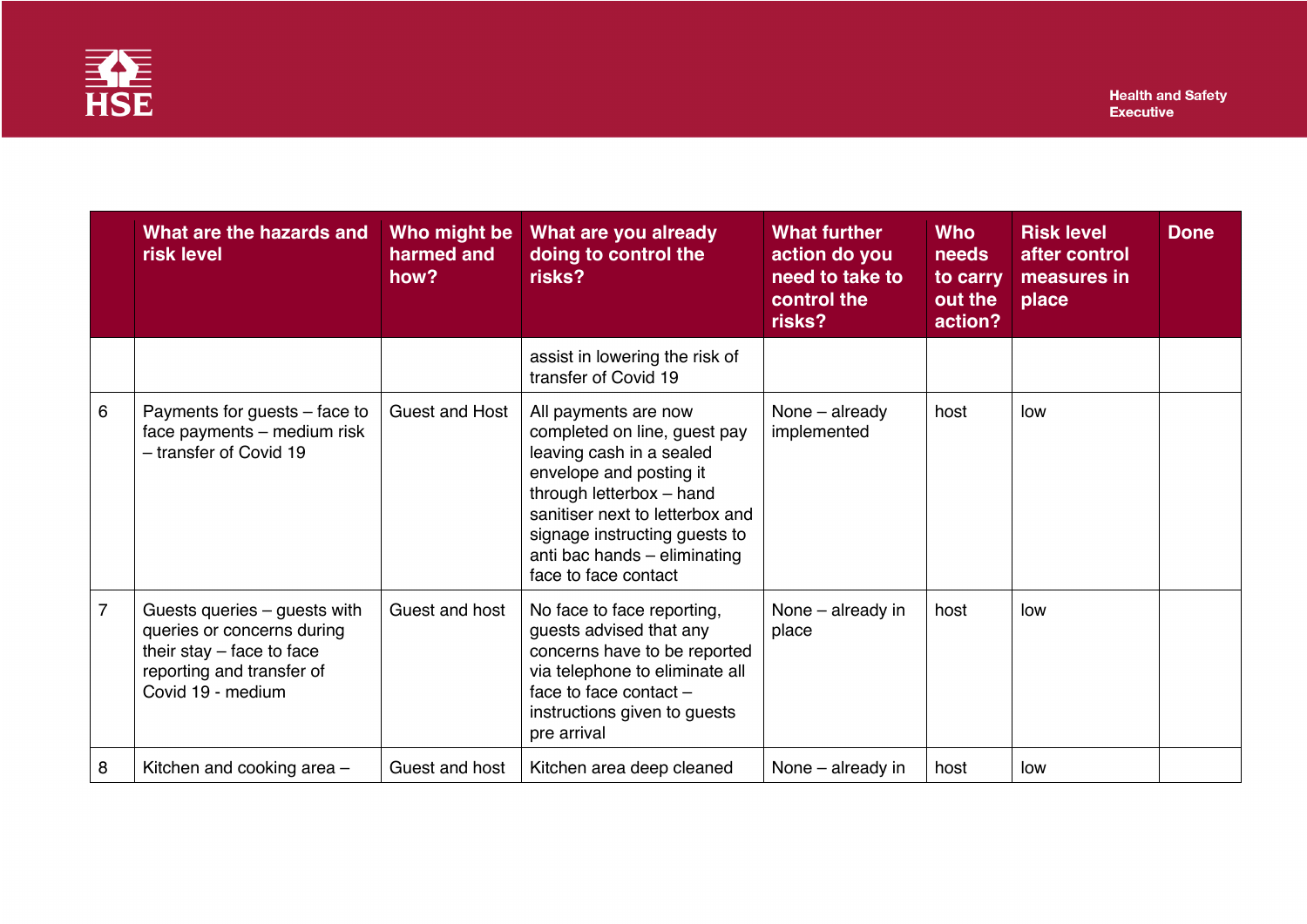

|   | What are the hazards and<br>risk level                                             | Who might be<br>harmed and<br>how? | What are you already<br>doing to control the<br>risks?                                                                                                                                                                                                                                                                                                         | What further<br>action do you<br>need to take to<br>control the<br>risks? | <b>Who</b><br>needs<br>to carry<br>out the<br>action? | <b>Risk level</b><br>after control<br>measures in<br>place | <b>Done</b> |
|---|------------------------------------------------------------------------------------|------------------------------------|----------------------------------------------------------------------------------------------------------------------------------------------------------------------------------------------------------------------------------------------------------------------------------------------------------------------------------------------------------------|---------------------------------------------------------------------------|-------------------------------------------------------|------------------------------------------------------------|-------------|
|   | communal kitchen & BBQ for<br>guests use - transfer of Covid<br>19 surfaces - high |                                    | by staff daily wearing<br>disposable ppe gloves, mask<br>and apron - signage<br>instructing guests to anti bac<br>their hands before and after<br>using any item, and antic bac<br>spray to clean any surface<br>they have used. Only items<br>available are work surface<br>and 2 burner gas hob, All<br>Cutlery, crockery and<br>Utensils have been removed. | place                                                                     |                                                       |                                                            |             |
| 9 | Bell Tent Luxury Kitchen &<br><b>BBQ</b>                                           | Guests and<br>Host                 | Kitchen area deep cleaned<br>by staff daily wearing<br>disposable ppe gloves, mask<br>and apron - signage<br>instructing guests to anti bac<br>their hands before and after                                                                                                                                                                                    | None – already in<br>place                                                | Host                                                  | Low                                                        |             |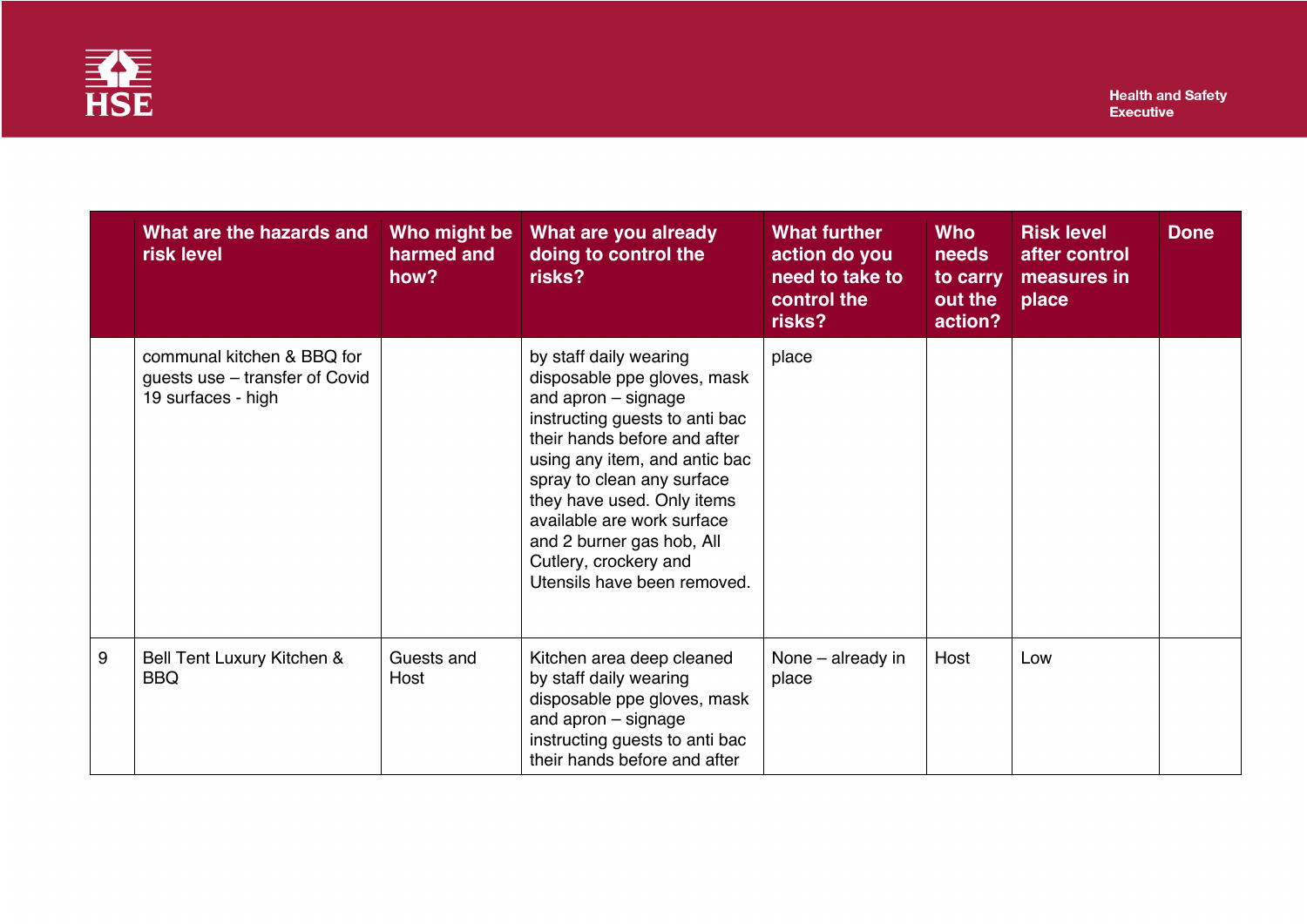

|    | What are the hazards and<br>risk level                                                                                                             | Who might be<br>harmed and<br>how? | What are you already<br>doing to control the<br>risks?                                                                                                                                                                                                                                                       | <b>What further</b><br>action do you<br>need to take to<br>control the<br>risks? | <b>Who</b><br>needs<br>to carry<br>out the<br>action? | <b>Risk level</b><br>after control<br>measures in<br>place | <b>Done</b> |
|----|----------------------------------------------------------------------------------------------------------------------------------------------------|------------------------------------|--------------------------------------------------------------------------------------------------------------------------------------------------------------------------------------------------------------------------------------------------------------------------------------------------------------|----------------------------------------------------------------------------------|-------------------------------------------------------|------------------------------------------------------------|-------------|
|    |                                                                                                                                                    |                                    | using any item, and antic bac<br>spray to clean any surface<br>they have used.                                                                                                                                                                                                                               |                                                                                  |                                                       |                                                            |             |
| 9  | Guests standing too close to<br>communal facilities whilst<br>waiting for them as other<br>guests are using them $-$<br>Covid 19 transfer - medium | Guests                             | Marker and signage<br>instructing them to keep a 2<br>m gap                                                                                                                                                                                                                                                  | None - already in<br>place                                                       | host                                                  | low                                                        |             |
| 10 | Guests in government<br>guidance of vulnerable<br>catergory, eg pregnant or<br>elderly guests - high risk<br>groups                                | Guests                             | Advising guests to check<br>their vulnerability group as<br>per government guidelines<br>and advising of the safety<br>measures we have in place<br>so that if they feel they need<br>extra protection by wearing<br>masks etc themselves, they<br>can bring extra PPE with<br>them to use during their stay | None – already in<br>place                                                       | host                                                  | Medium/low                                                 |             |